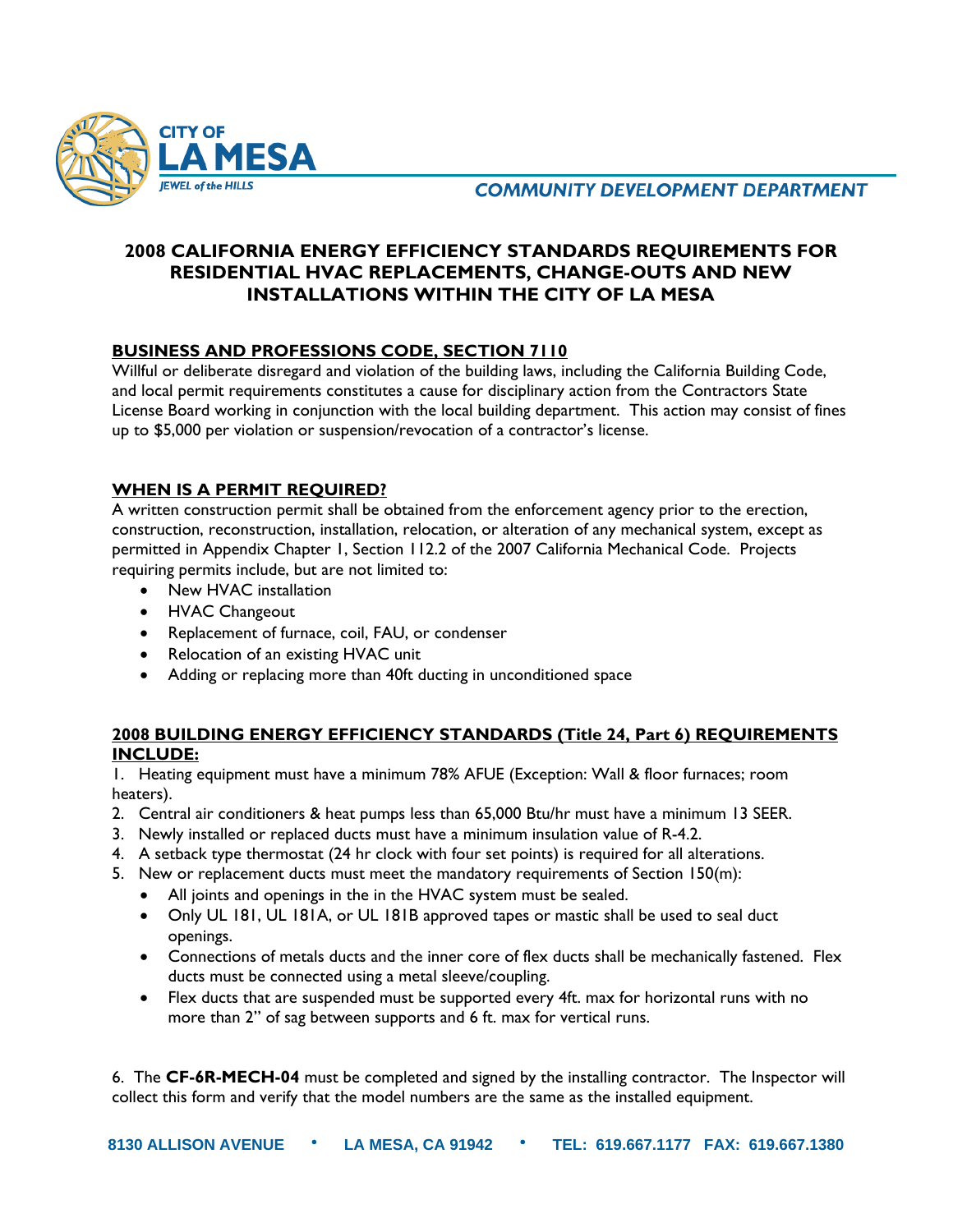### **Simplified Prescriptive Certificate of Compliance: 2008** *Residential HVAC Alterations* **CF-1R-ALT-HVAC Climate Zones 1 and 3 - 7**

*Site Address: Enforcement Agency: Date: Permit #:* Equipment Type<sup>1</sup> List Minimum Efficiency<sup>2</sup> Conditioned Floor Area Duct insulation requirement Thermostat □ Packaged Unit  $\square$  Furnace □ Indoor Coil □ Condensing Unit  $\Box$  Other  $\square$  AFUE  $\square$ SEER  $\Box$  EER  $\Box$  COP  $\Box$  HSPF □ Resistance Served by system  $\_$ sf Over 40 ft of ducts added or replaced in unconditioned space  $\Box$  R 6 *(CZ 1, 3-5)*  $\square$  Setback *(If not already present, must be installed) 1.* **Equipment Type**: Choose the equipment being installed; if more than one system, use another CF-1R-ALT-HVAC for each system. 2. **Minimum Equipment Efficiencies**: 13 SEER, 78% AFUE, 7.7HSPF for typical residential systems. **Contractor (Documentation Author's /Responsible Designer's Declaration Statement)**  • I certify that this Certificate of Compliance documentation is accurate and complete. • I am eligible under Division 3 of the California Business and Professions Code to accept responsibility for the design identified on this Certificate of Compliance. • I certify that the energy features and performance specifications for the design identified on this Certificate of Compliance conform to the requirements of Title 24, Parts 1 and 6 of the California Code of Regulations. • The design features identified on this Certificate of Compliance are consistent with the information documented on other applicable compliance forms, worksheets, calculations, plans and specifications submitted to the enforcement agency for approval with the permit application. Name: Signature: Signature: Company: Date: Determine the company: Date: Date: Date: Date: Date: Date: Date: Date: Date: Date: Date: Date: Date: Date: Date: Date: Date: Date: Date: Date: Date: Date: Date: Date: Date: Date: Date: Date: Date: Date: Date Address: License: License: License: License: License: License: License: License: License: License: License: License: License: License: License: License: License: License: License: License: License: License: License: Licens City/State/Zip: Phone: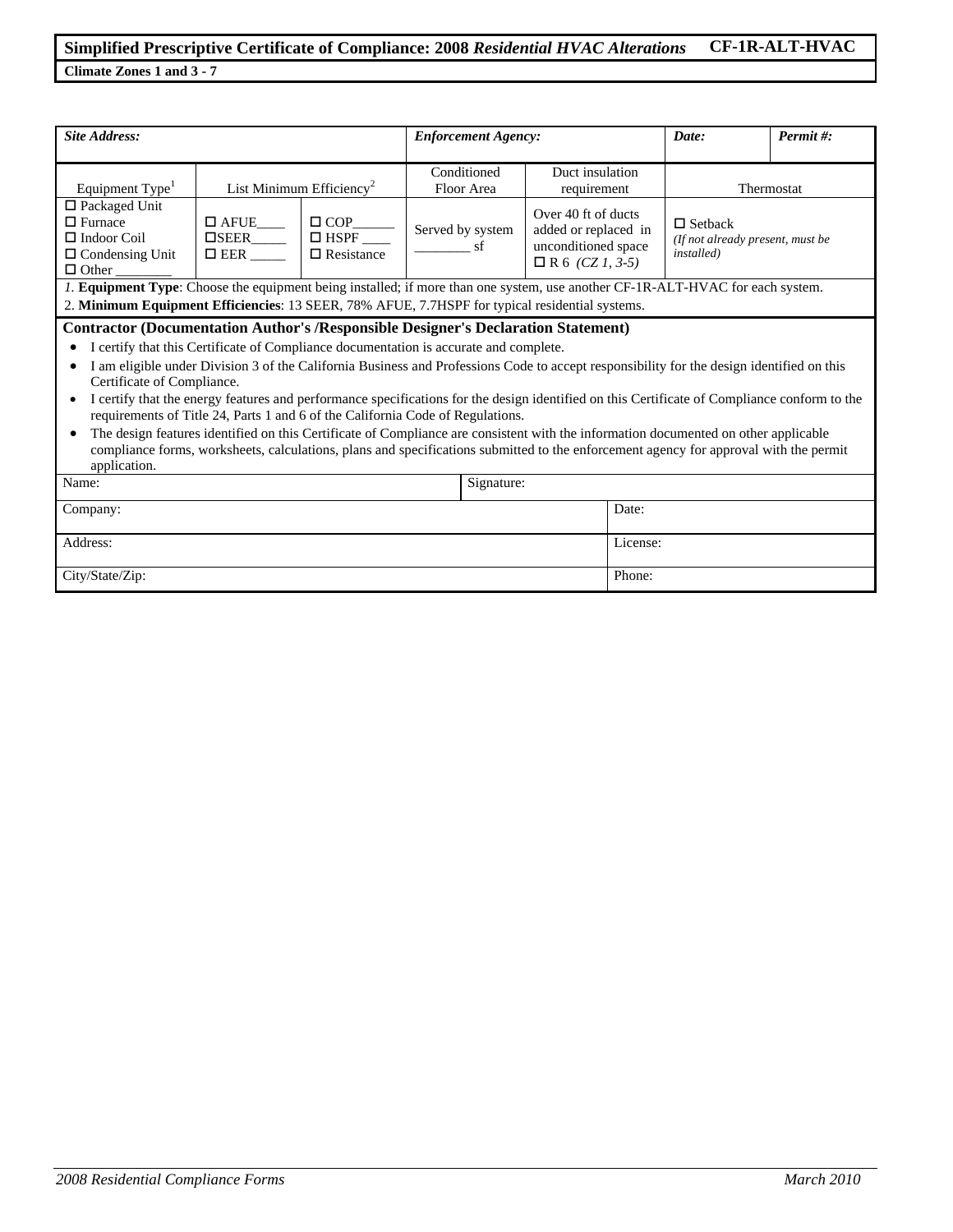| <b>INSTALLATION CERTIFICATE</b>                   |                            | CF-6R-MECH-04         |
|---------------------------------------------------|----------------------------|-----------------------|
| <b>Space Conditioning Systems, Ducts and Fans</b> |                            | (Page 1 of 2)         |
| <b>Site Address:</b>                              | <b>Enforcement Agency:</b> | <b>Permit Number:</b> |

### **Space Conditioning Systems**

#### *Heating Equipment*

| Equip<br>Type<br>(package-<br>heat pump) | CEC Certified Mfr. Name<br>and Model Number | ARI<br>Reference<br>Number <sup>2</sup> | $#$ of<br>Identical<br>Systems | Efficiency<br>(AFUE, etc.) <sup>1, 3</sup><br>$(\geq CF-1R)$<br>value $)^4$ | Duct<br>Location<br>(attic,<br>crawl-<br>space,<br>etc.) | Duct<br>R-value | Heating<br>Load<br>(Btu/hr) | Heating<br>Capacity<br>(Btu/hr) |
|------------------------------------------|---------------------------------------------|-----------------------------------------|--------------------------------|-----------------------------------------------------------------------------|----------------------------------------------------------|-----------------|-----------------------------|---------------------------------|
|                                          |                                             |                                         |                                |                                                                             |                                                          |                 |                             |                                 |
|                                          |                                             |                                         |                                |                                                                             |                                                          |                 |                             |                                 |
|                                          |                                             |                                         |                                |                                                                             |                                                          |                 |                             |                                 |
|                                          |                                             |                                         |                                |                                                                             |                                                          |                 |                             |                                 |
|                                          |                                             |                                         |                                |                                                                             |                                                          |                 |                             |                                 |
|                                          |                                             |                                         |                                |                                                                             |                                                          |                 |                             |                                 |

#### *Cooling Equipment*

| Equip<br>Type<br>(package<br>heat<br>pump) | CEC Certified Mfr. Name<br>and Model Number | <b>ARI</b> Reference<br>Number <sup>2</sup> | # of<br>Identical<br>Systems | Efficiency<br>(SEER<br>and EER)<br>1, 3<br>$(\geq CF-1R)$<br>value) $4$ | Duct<br>Location<br>(attic,<br>crawl-<br>space,<br>$etc.$ ) | Duct<br>R-value | Cooling<br>Load<br>(Btu/hr) | Cooling<br>Capacity<br>(Btu/hr) |
|--------------------------------------------|---------------------------------------------|---------------------------------------------|------------------------------|-------------------------------------------------------------------------|-------------------------------------------------------------|-----------------|-----------------------------|---------------------------------|
|                                            |                                             |                                             |                              |                                                                         |                                                             |                 |                             |                                 |
|                                            |                                             |                                             |                              |                                                                         |                                                             |                 |                             |                                 |
|                                            |                                             |                                             |                              |                                                                         |                                                             |                 |                             |                                 |
|                                            |                                             |                                             |                              |                                                                         |                                                             |                 |                             |                                 |
|                                            |                                             |                                             |                              |                                                                         |                                                             |                 |                             |                                 |
|                                            |                                             |                                             |                              |                                                                         |                                                             |                 |                             |                                 |

*1. If project is new construction, see Footnotes to Standards Table 151-B and Table 151-C for duct ceiling alternative compliance.* 

*2. ARI Reference Number can be found by entering the equipment model number at http://www.aridirectory.org/ari/ac.php#*

*3. Listed efficiency on this page must be greater than or equal (≥) to the value shown on the CF-1R form.* 

*4. When CF-1R is reference it is also applicable to the CF-1R, CF-1R-AA or CF-1R-ALT* 

## **ALL BOXES MUST BE CHECKED TO BE A VALID FORM**

 $\Box$  §110-§113: HVAC equipment is certified by the California Energy Commission.

§150(h): Heating and/or cooling loads calculated in accordance with ASHRAE, SMACNA, or ACCA.

 $\Box$  §150(i): Setback Thermostat on all applicable heating and/or cooling systems meet the requirements of §112(c).

 $\Box$  §150(j)2: Pipe insulation for cooling system refrigerant suction, chilled water and brine lines meets minimum requirements of Table 150-B and includes a vapor retardant or is enclosed entirely in conditioned space.